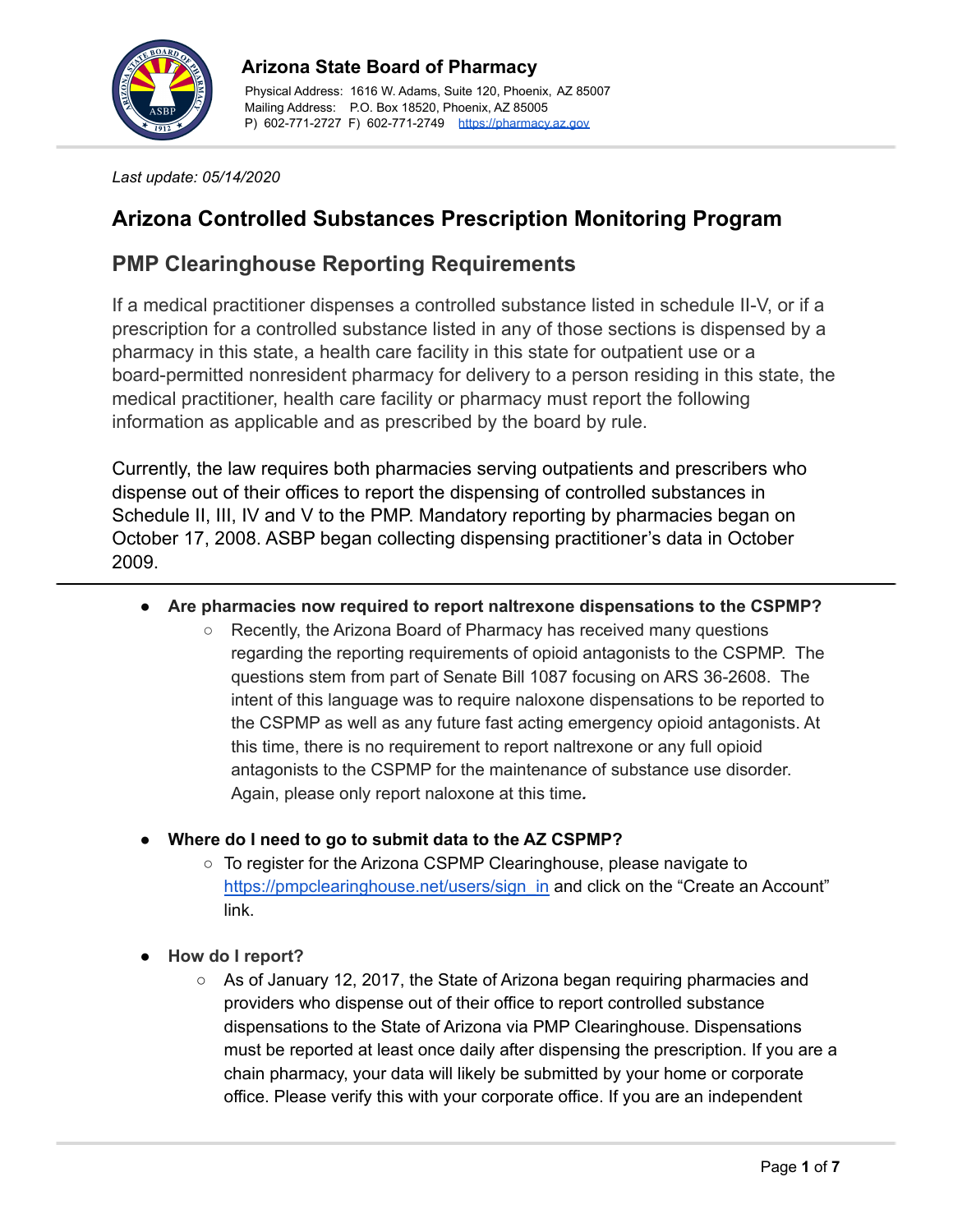

pharmacy or a dispensing practitioner that works with a pharmacy or practice management system vendor, please forward the reporting requirements to your software vendor, as they may be able to submit the data on your behalf.

All Arizona pharmacies dispensing controlled substances and all practitioners dispensing controlled substances must report the required dispensing information to Appriss, Inc. (Appriss), a private contractor that collects all data and manages the technical aspects of the program. The PMP Clearinghouse allows users to submit data through the web portal via manual entry using the Universal Claim Form (UCF) or upload of ASAP files. For users who prefer an encrypted transfer method, SFTP access is also available. For details on data submission options, please refer to Section 5 Data Delivery [Methods](https://documentcloud.adobe.com/link/track?uri=urn:aaid:scds:US:a629f11f-a086-4276-8c66-9be6cb4cbea2) in the AZ Data Submission User Guide.

- **Am I able to manually upload dispensations to the PMP?**
	- Yes. Pharmacies and providers who dispense can manually enter prescription information into the PMP Clearinghouse system using the Universal Claim Form (UCF) within the PMP Clearinghouse web portal. This form allows you to enter patient, prescriber, dispenser, and prescription information. For step by step instructions please visit section 5.3 [Manual](https://documentcloud.adobe.com/link/track?uri=urn%3Aaaid%3Ascds%3AUS%3Ab218eb78-311b-4b49-a693-8b4160b9fc23) Entry (UCF) in the Data Submission User Guide.
- **● My pharmacy already has a clearinghouse account, can we create another account to be used for a backup individual?**
	- Yes. Clearinghouse allows data submitters to add new users to the system who have the same rights and access to submitting data and viewing file status. This practice allows you to create an account to be used for a backup individual. Please visit section 8.1 Adding Users to Your Upload [Account](https://documentcloud.adobe.com/link/track?uri=urn%3Aaaid%3Ascds%3AUS%3Acee76867-3adc-47df-abd6-81f190f6f35f) in the Data Submission User Guide for step by step instructions on how to add users to an existing clearinghouse account.

#### **● What information needs to be included in my data submissions?**

- The laws and regulations for reporting to the State of Arizona are continuously subjected to amendments. It is the responsibility of dispensers to be aware of such updates as they are enacted and promulgated. This list is not all inclusive, please refer to the ASAP 4.2 [Specifications](https://documentcloud.adobe.com/link/track?uri=urn%3Aaaid%3Ascds%3AUS%3A756aed08-9e27-4fcb-adce-dd17b2f2d928) in the Data Submission Guide for a complete list of specific contents needed within your data submissions.
	- The name, address, telephone number, prescription number, and DEA registration number of the dispenser;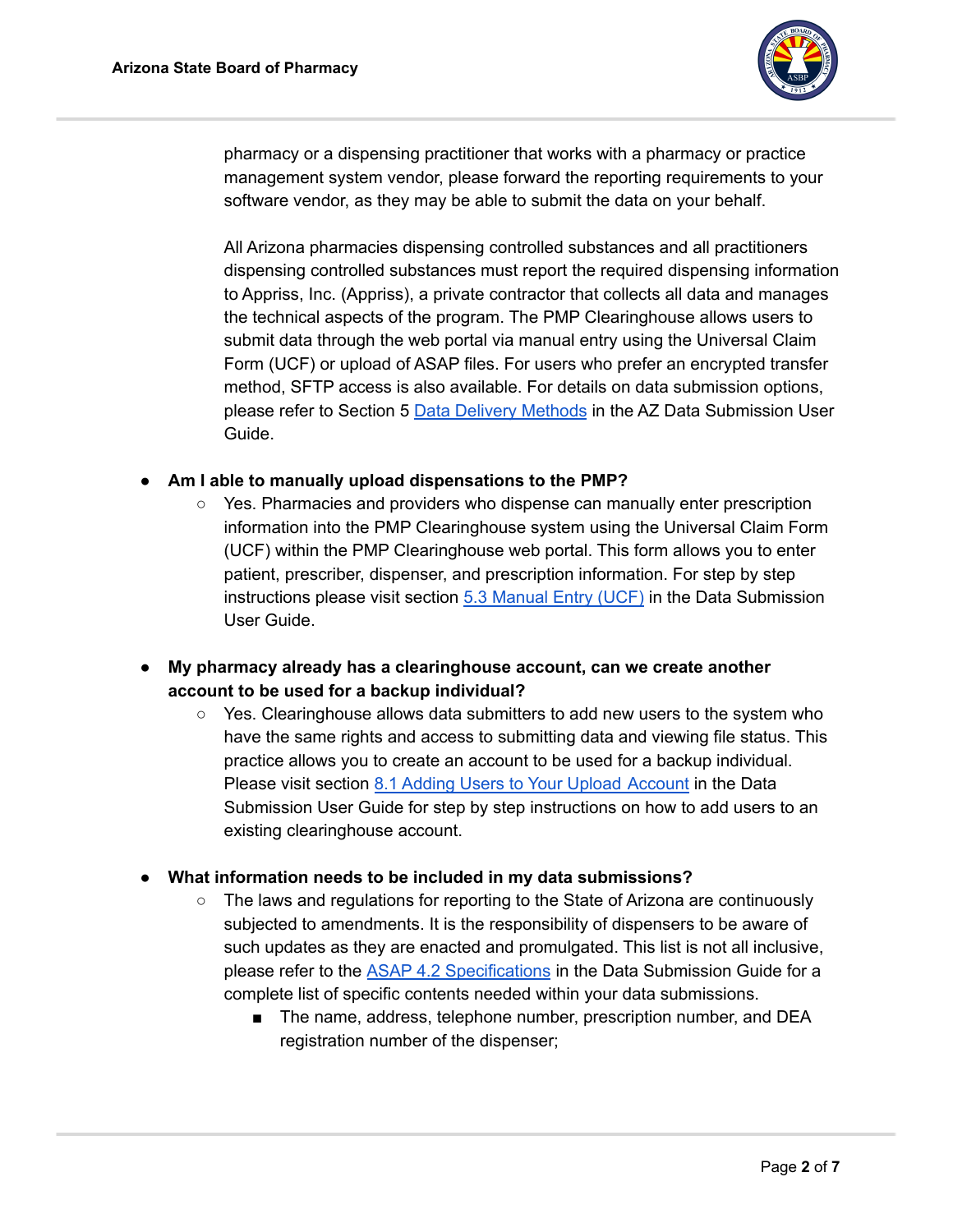

- The name, address, gender, date of birth, and telephone number of the person or, if for an animal, the owner of the animal for whom the prescription is written;
- The name, address, telephone number, and DEA registration number of the prescribing medical practitioner;
- The quantity and National Drug Code (NDC) number of the schedule II, III, IV, or V controlled substance dispensed;
- The date the prescription was dispensed;
- The number of refills, if any, authorized by the medical practitioner;
- The date the prescription was issued;
- The method of payment identified as cash or third party; and
- Whether the prescription is new or a refill.
- **● Are out-of-state pharmacies required to report to the AZ Prescription Monitoring Program if shipping medications into AZ?**
	- $\circ$  Yes, if your pharmacy ships medication to patients in AZ, you would need to report that medication to the AZ CSPMP. Out of state pharmacies that have an active DEA number AND an active AZ pharmacy permit number are required to report to the AZ CSPMP daily. (Please note that in order to ship medications into AZ your pharmacy must have an active AZ pharmacy permit.) You can verify your pharmacy permit status at <https://pharmacy.az.gov/node/5218>
- **● Do veterinarians need to report dispensations to the PDMP?**
	- **○** No, as of now veterinarians are not required to report dispensations to the AZ CSPMP.
- **I missed a few days of reporting, do I need to go back and report those days?**
	- Yes, AZ requires daily reporting of your controlled substance dispensations. If you have missed any days of reporting you need to be sure and upload all days that were missed.
- **● My pharmacy rarely dispenses controlled substances, do I still need to report daily or can I apply for a waiver from the daily reporting requirement?**
	- The Arizona State Board of Pharmacy decided in its March 22, 2017 meeting to no longer accept waivers for PMP reporting. If your pharmacy has an active DEA number, an active AZ pharmacy permit number, and your pharmacy is not limited to veterinary dispensing, *it would be required to submit a daily report*, including zero reports, for controlled substances schedules II-V. The same reporting requirement exists for dispensing practitioners, there are no waivers. If you are a practitioner that dispenses controlled medication out of your office you are *required to report daily.*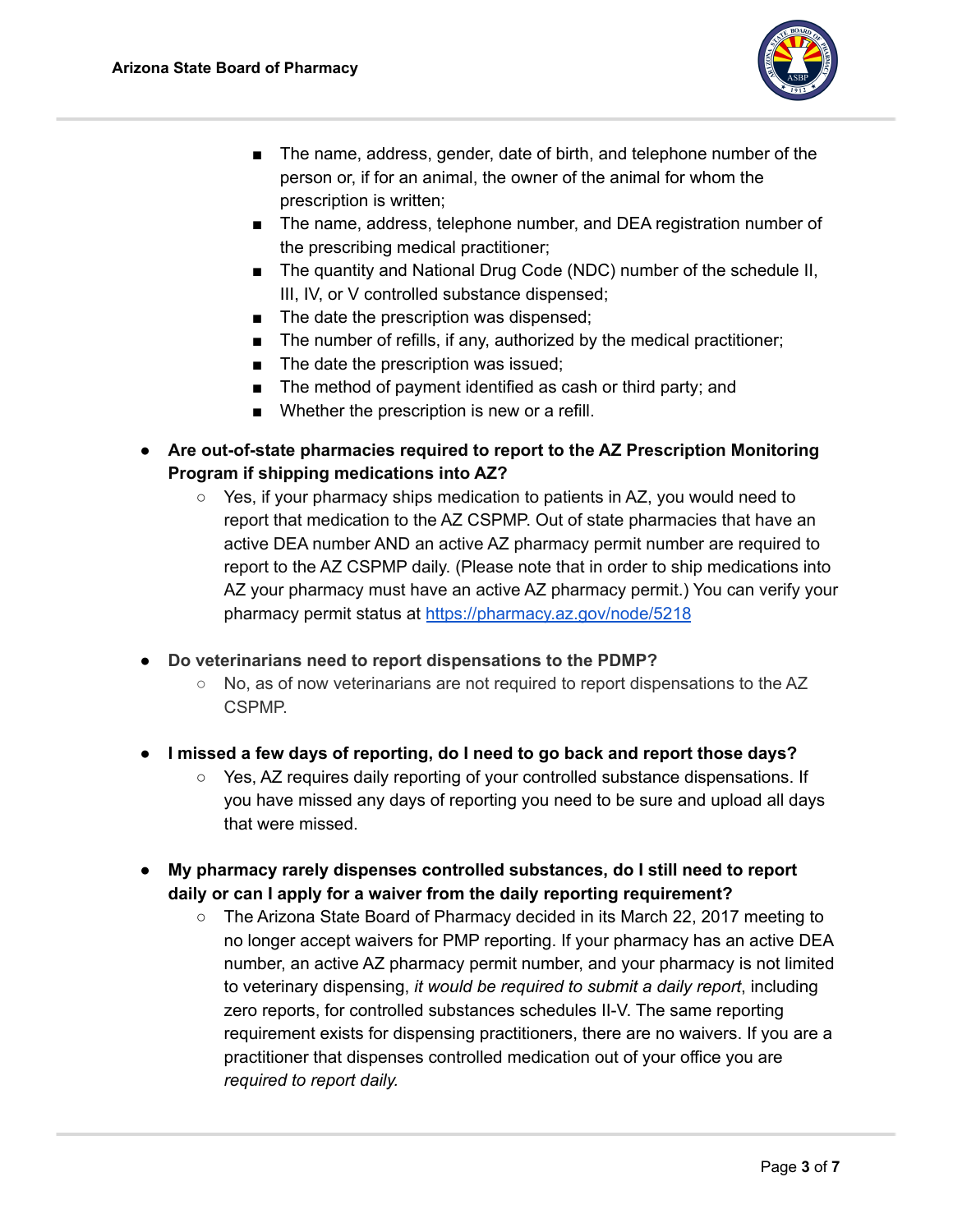

- **I created a clearinghouse account, but why am I not seeing AZ as an option to upload to?**
	- A user can submit a request to send data to the new state by navigating to Accounts >> Multi State Approval. From this screen, a user can select which state they wish to submit data to. When a new state is selected, the request is sent to the state PMP administrator for the selected state to approve. The state will be identified as pending (yellow) until approval has been granted (green). Until the state PMP administrator has approved the request, data cannot be submitted to the state's PMP system.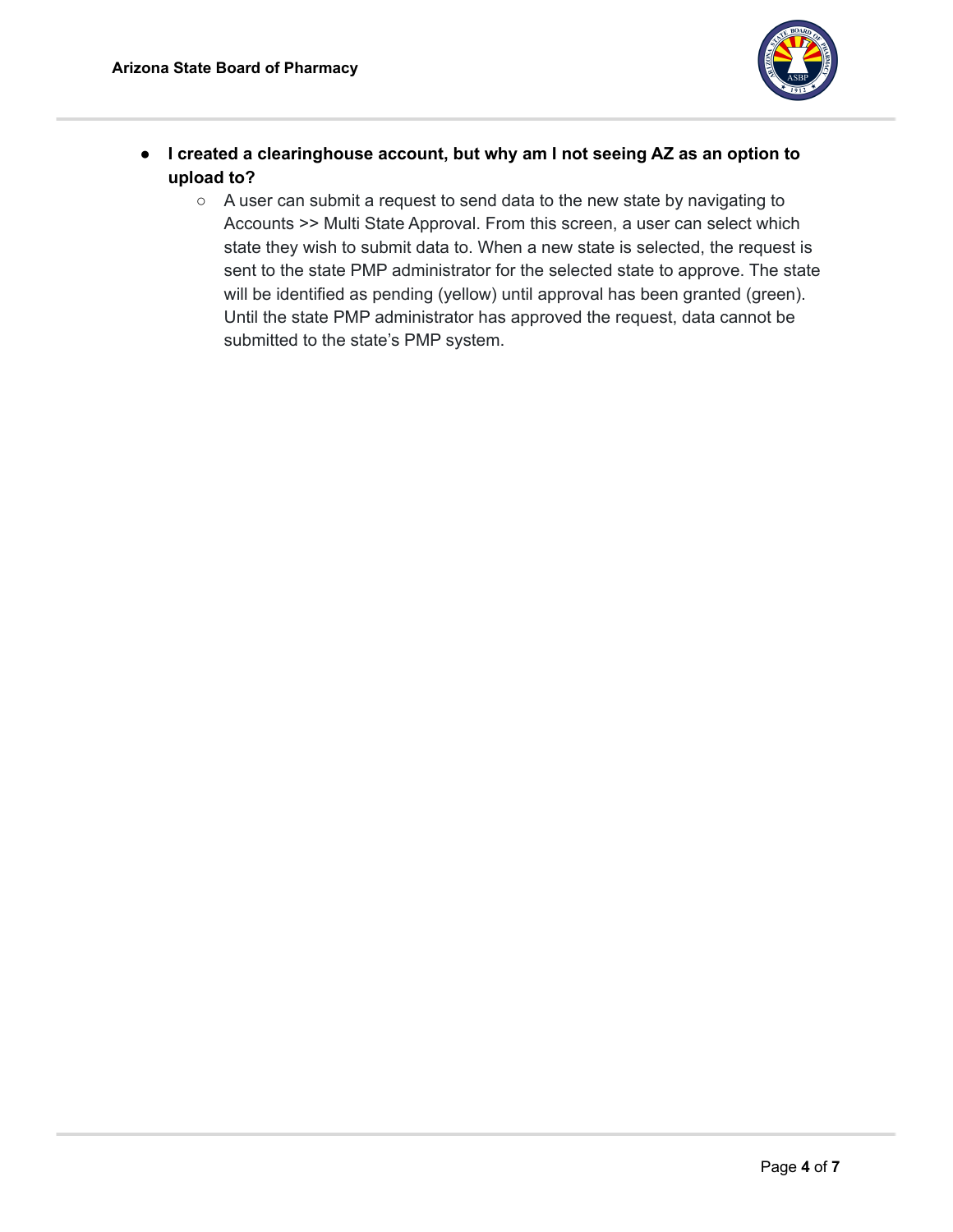

## **● Where do I go to correct PMP errors?**

**○** Both pharmacies and dispensing practitioners can access the Error Correction page through your PMP Clearinghouse account. The Error Correction page displays information about the records within a selected data file that need correcting. To access this page, click the " Pending Dispensation Error " message in the Status column of the File Listings page or UCF Listings Page. The Correct button, located at the end of each row, allows you to make corrections to the record. Once you click Correct from the Error Correction page, the Errors page is displayed. This page displays detailed information about the records within a selected data file that need correcting, including all the fields contained within the record and the originally submitted value, and allows you to correct those records.

Both pharmacies and dispensing practitioners may also correct errors via file submission. The ASAP 4.2 standard requires a pharmacy to select an indicator in the DSP01 (Reporting Status) field.These indicators allow you to submit new records, revise and resubmit records,and void (delete) erroneous records. Please see section 6.3.3 Error Correction via File [Submission](https://documentcloud.adobe.com/link/track?uri=urn%3Aaaid%3Ascds%3AUS%3Ad93c7f9f-2c0c-4ead-8788-5780bf7d5d9f) for detailed instructions.

- **● Will I receive a submission report?**
	- $\circ$  Yes, email status reports are automatically sent to all users associated with a specific data submitter account. These reports are used to identify errors in files that have been submitted and to confirm zero report submissions. You will only receive a status report if you are a user associated with the data submitter account.

## **● How do I report compounded prescriptions that do not have NDC numbers?**

**○** When reporting compounded medications to the CSPMP, only the schedule II-V medications within the compound need to be reported. If you are manually entering your prescription information into the Clearinghouse system using the Universal Claim Form (UCF), click the Compound checkbox in the Drug Information section of the page while creating a new Universal Claim Form. Complete the required fields for the first drug ingredient, then click Add New to add additional drug ingredients. Please see the CDI: [Compound](https://documentcloud.adobe.com/link/track?uri=urn%3Aaaid%3Ascds%3AUS%3Af5449e22-bf2d-4b4a-9779-bf577fa93041) Drug Ingredient [Detail](https://documentcloud.adobe.com/link/track?uri=urn%3Aaaid%3Ascds%3AUS%3Af5449e22-bf2d-4b4a-9779-bf577fa93041) section of the ASAP 4.2 specifications for a list of specific data needed in your submission file.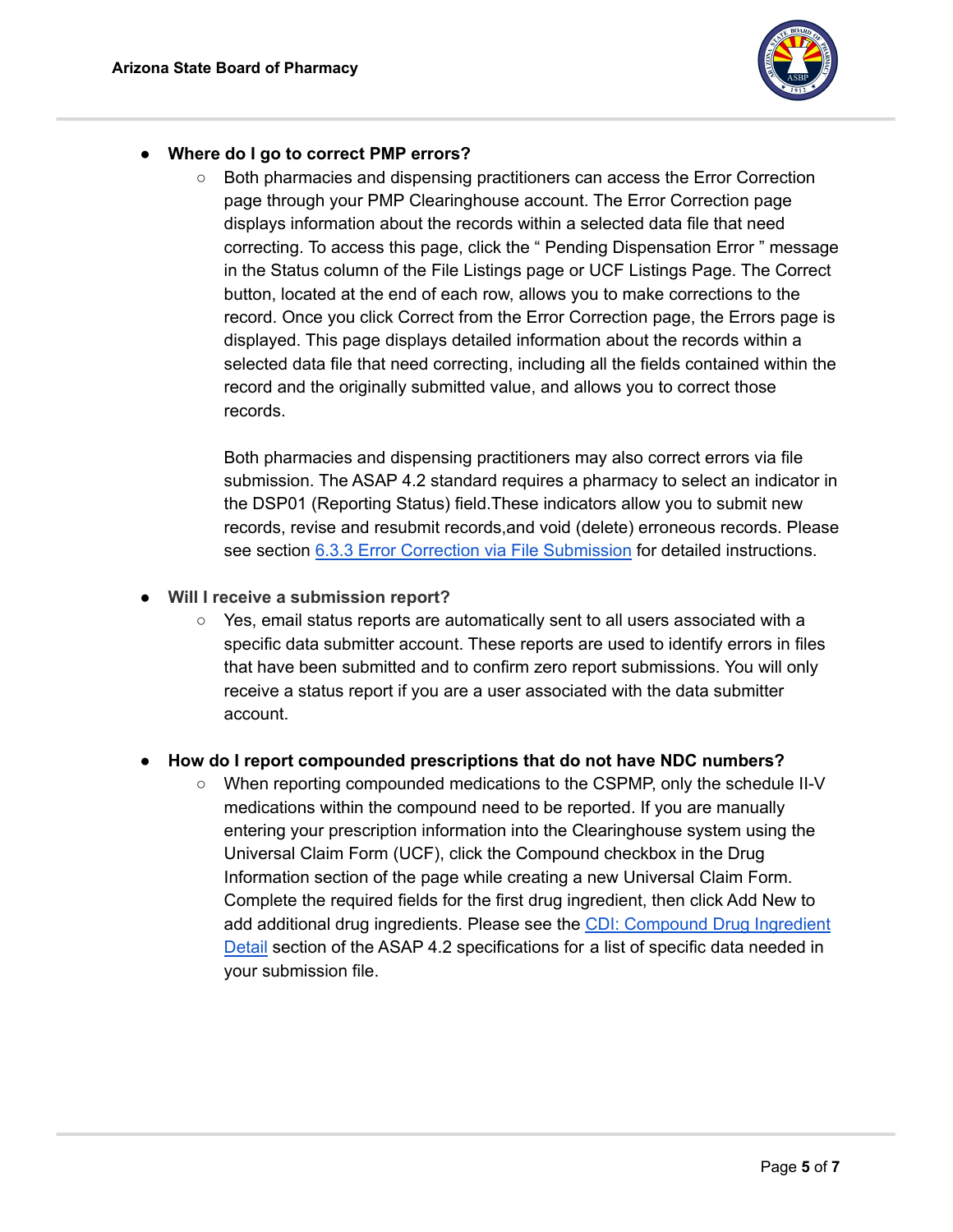

- **● My pharmacy had a DEA update and is now reporting under a new DEA number, do I need to notify the AZ CSPMP?**
	- Yes, if your pharmacy DEA number changes, and you are now reporting your dispensations under a new DEA number, please contact the AZ CSPMP Administrators at [pmp@azpharmacy.gov](mailto:pmp@azpharmacy.gov) to make them aware of the change. Without notifying the CSPMP Administrators, your submission account associated with your old DEA number will show as delinquent in reporting.
- **● I am a provider that no longer dispenses any controlled substances out of my office, do I need to notify the AZ CSPMP I will no longer be reporting?**
	- $\circ$  Yes, if you are a provider that was previously dispensing medications from your office and reporting to the AZ CSPMP, please notify the CSPMP Administrator that you are no longer dispensing. Without notification, your submission account will show as "Delinquent" in reporting.
- **● Are methadone treatment clinics required to report in-office dispensing?**
	- No, methadone treatment clinics are not required to report dispensations to the AZ CSPMP. Per ARS § 36-2608 (F): "The reporting requirements of this section do not apply to the following":
		- (5) "A facility that is registered by the United States drug enforcement administration as a narcotic treatment program and that is subject to the recordkeeping provision of 21 Code of Federal Regulations section 1304.24."
- **● How do I know I need to report to the AZ CSPMP?**
	- $\circ$  If you are an outpatient dispensing pharmacy that has an active AZ pharmacy permit, an active DEA number, and are not limited to veterinary dispensing, you are required to report to the AZ CSPMP daily. If you are a prescriber that dispenses controlled medication out of your office, you are required to report to the AZ CSPMP daily.
- **● My pharmacy is closed on the weekends, do I need to submit a report on the days we are closed?**
	- Yes. On the days your pharmacy or office is closed, you can upload your dispensations the next open business day and include the days that were missed in that submission file.
- **● I submitted a zero report but ended up dispensing medication, is there a way I can fix this?**
	- Yes. If you are a pharmacy or dispensing practitioner that submitted a zero report, and then realized you had a dispensation to report, you can upload that